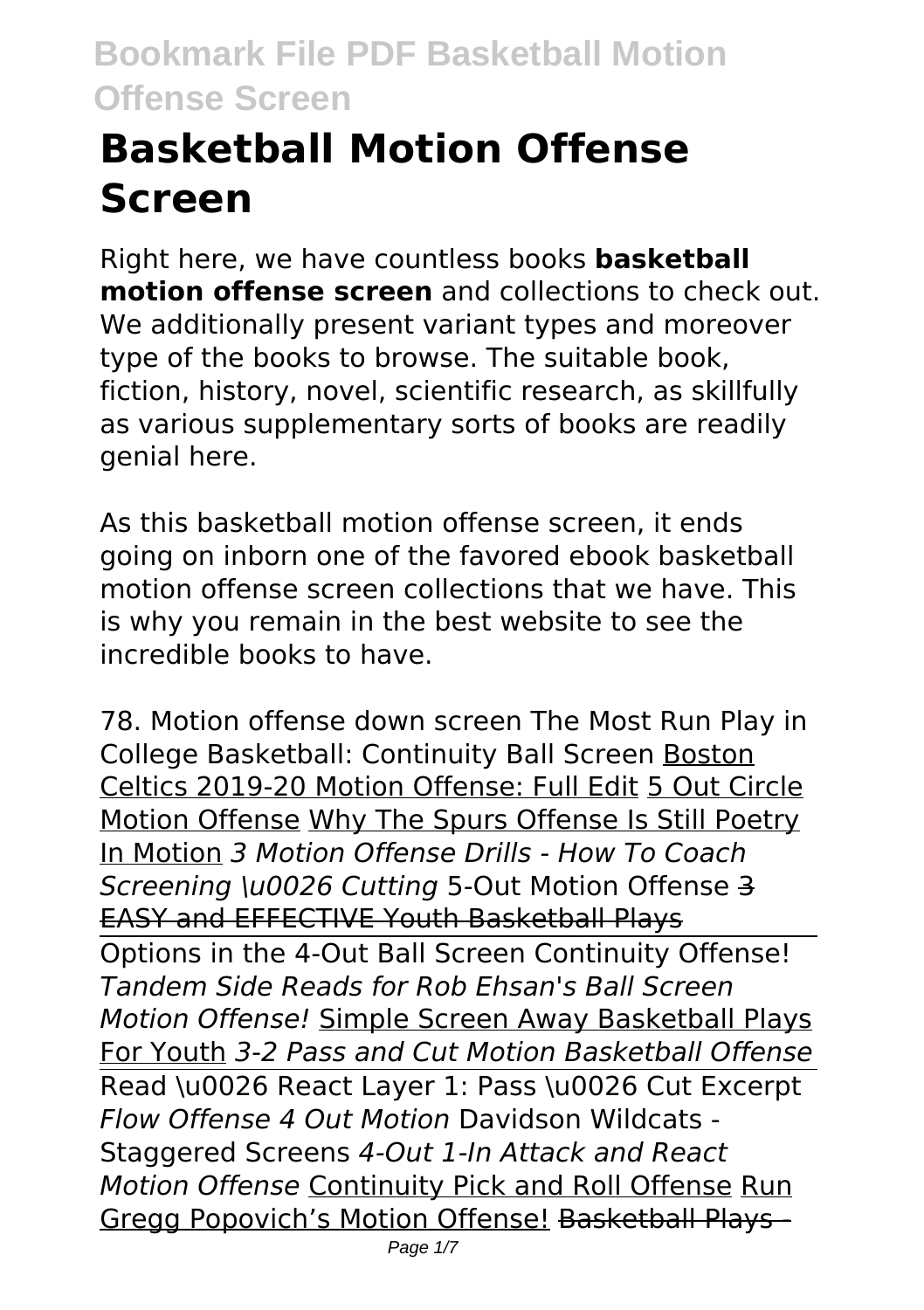Drills For The 3-2 Motion Offense Basketball Coaching - Motion Offense Keys

4-Out 1-In Motion Offense Win Games Using This Baseline Out of Bounds Play! 1-3-1 Motion Basketball Offense 5 Out Screen Away Motion *Pass and Cut Motion Basketball Offense* Harry Perretta 5-Out Villanova Motion Offense Pass, Screen, \u0026 Curl *Celtics Motion Offense: Screen Away* Set Basketball Plays To Five Out Basketball Motion Offense 5 Out Motion Offense Complete Basketball Coaches Guide **Bob Knight: Screen and Roll in the Motion Offense** Basketball Motion Offense Screen The Side Screen is a powerful, easy to learn motion offense utilizing a series of "On Ball" side screens. The continuous On Ball screening action puts a tremendous burden on the defense by having to defend it's quick hitting options. Teams that are not adequately prepared to defend side screens will be in for a long night.

Basketball Side Screen Motion Offense - HoopTactics Motion offense is a flexible offense that features player movement, floor spacing, passing and cutting, and screening. The origin of "motion offense" is usually credited to coach Henry Iba at Oklahoma State, and his assistant Bloomer Sullivan (who became a great coach in his own right at Southeastern Oklahoma State University).

### Basketball Motion Offense, Coach's Clipboard Basketball ...

High 1-4 High Post Screening Basketball Motion Offense. First in this High 1-4 Basketball play you will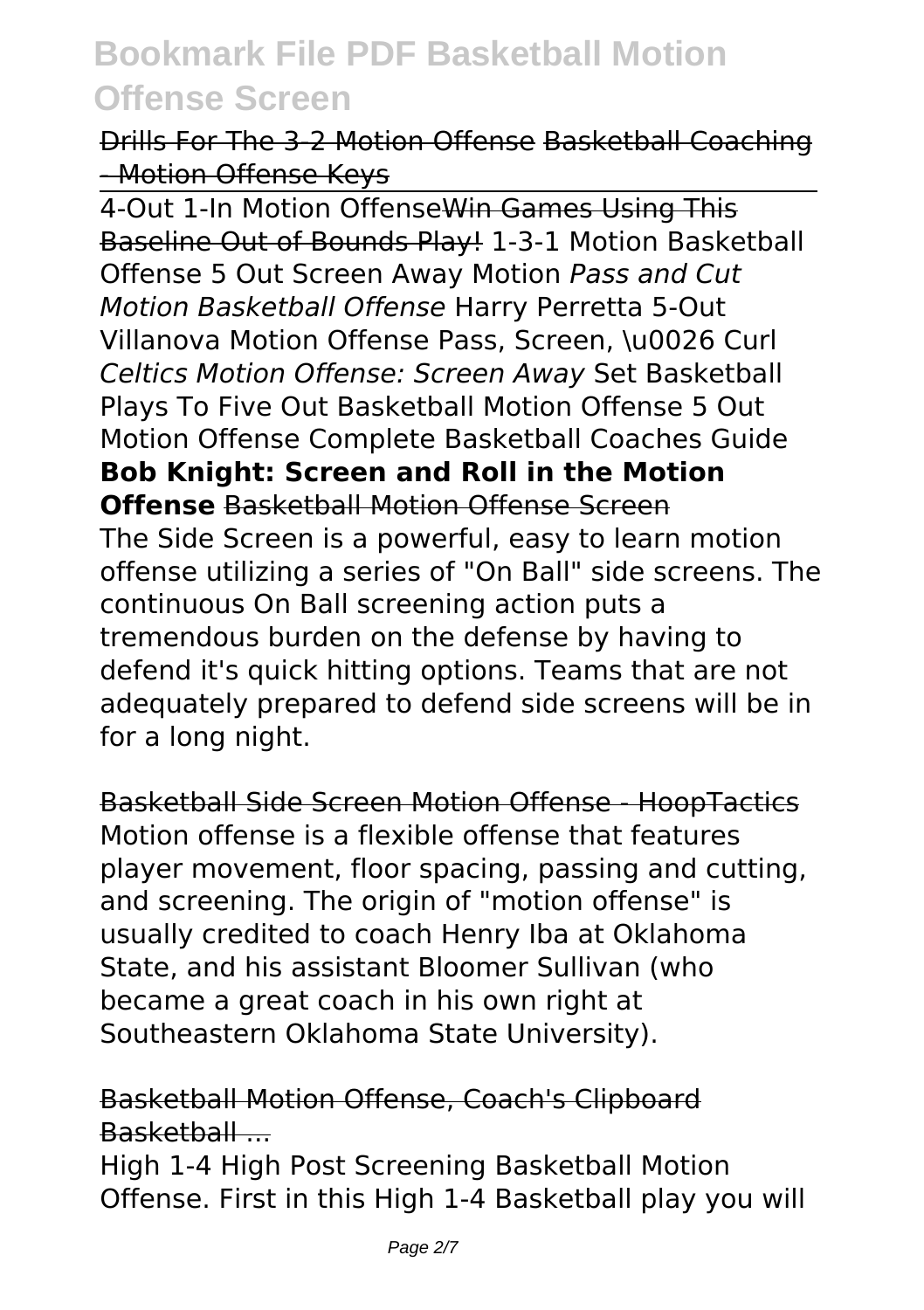have your point guard pass the Basketball to the wing...

### High 1-4 High Post Screening Basketball Motion Offense ...

Download Basketball Motion Offense Screen - The 50 Series Offense is an open post motion offense package that uses a numbering system to designate specific motion actions Each number is assigned an offensive focus; however, any motion concept (basket cut, ball screen, post feed) can be used at any particular moment of the offense For example, if you are in 50, which focus on ball

Basketball Motion Offense Screen - reliefwatch.com The standard movement for the Motion Offense Dribble Entry Mid-Zone Screen Play is for Two (2) to move into the keyway and set an up screen for Five (5) to then roll ball side towards the basket. Once Four (4) sees Two (2) moving to set a screen the player should pause for a count of "two".

### Functional Basketball Coaching | Motion Offense: Dribble ...

A few years ago, NBA teams started incorporating more European sets into their offensive schemes and with this, came the European ball screen offense. And just like everything else that is successful at the NBA level, it slowly trickles down through the college then high school and even to youth basketball. And this certainly isn't a bad thing.

### European Ball Screen Continuity Offense With Lason Perkins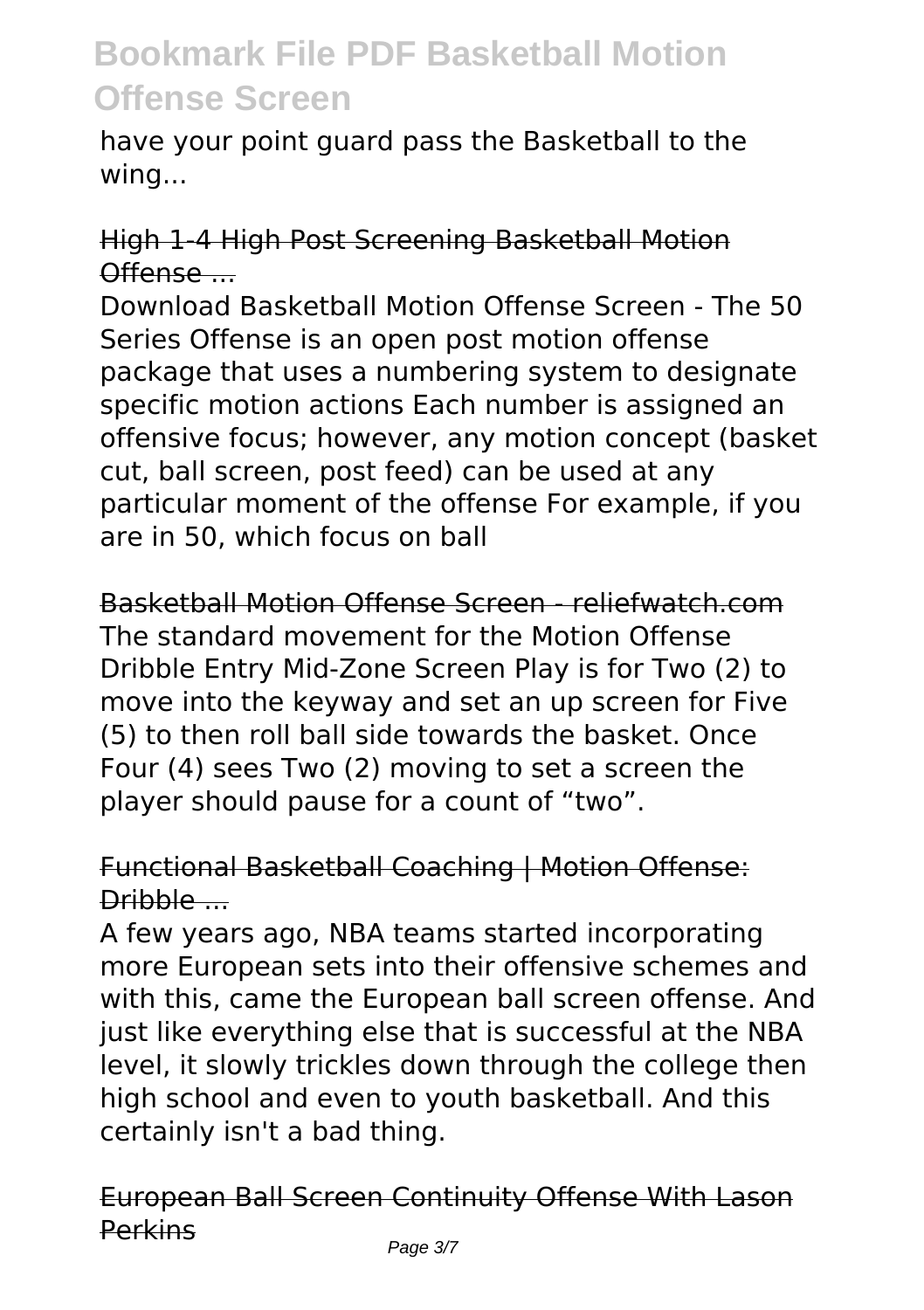O1 passes to O2. O4 moves to the opposite elbow to act as a screener. O3 moves down toward the baseline. O5 curls around O4 for a pass from O2 (and clears back to his original short corner if he doesn't get the pass). After O5 cuts, next O3 curls around O4's screen for the pass from O2 (and clears to the opposite corner).

Coach's Clipboard Simple 3-2 Motion Basketball Plays The Dynamic Flex Offense With Video. Ball Screen / Pick and Roll Continuity Offense. Basketball Pick and Roll Offense. The Open Post Motion Offense. The Dribble Drive Motion Offense. High Low Offensive System. 5 Out Cutters Offense - Motion offense that was used by State Champs (and it can be taught in ONE day)! It can be used as a delay ...

Basketball Offenses, Motion Offense, Plays, and Tips Starting the Offense - Off the Break Our first look after coming up the court is off the break with our point guard O1 looking to "take the seam" with a 1-on-1 dribble move up the right lane line to the hoop (diagram H) - much like in the dribble-drive motion offense. Our secondary break (diagram H) starts as 4-out with O2 deep in the right corner, O5 opposite low block, O4 at the top (3-point arc) left lane line extended, and O3 (our inbounds passer) is trailing to the left side.

### Basketball 3-Out 2-In Motion Offense, Coach's **Clipboard**

The 5-out motion offense is a fantastic primary offense for basketball teams at any level, but especially youth basketball teams. It's a positionless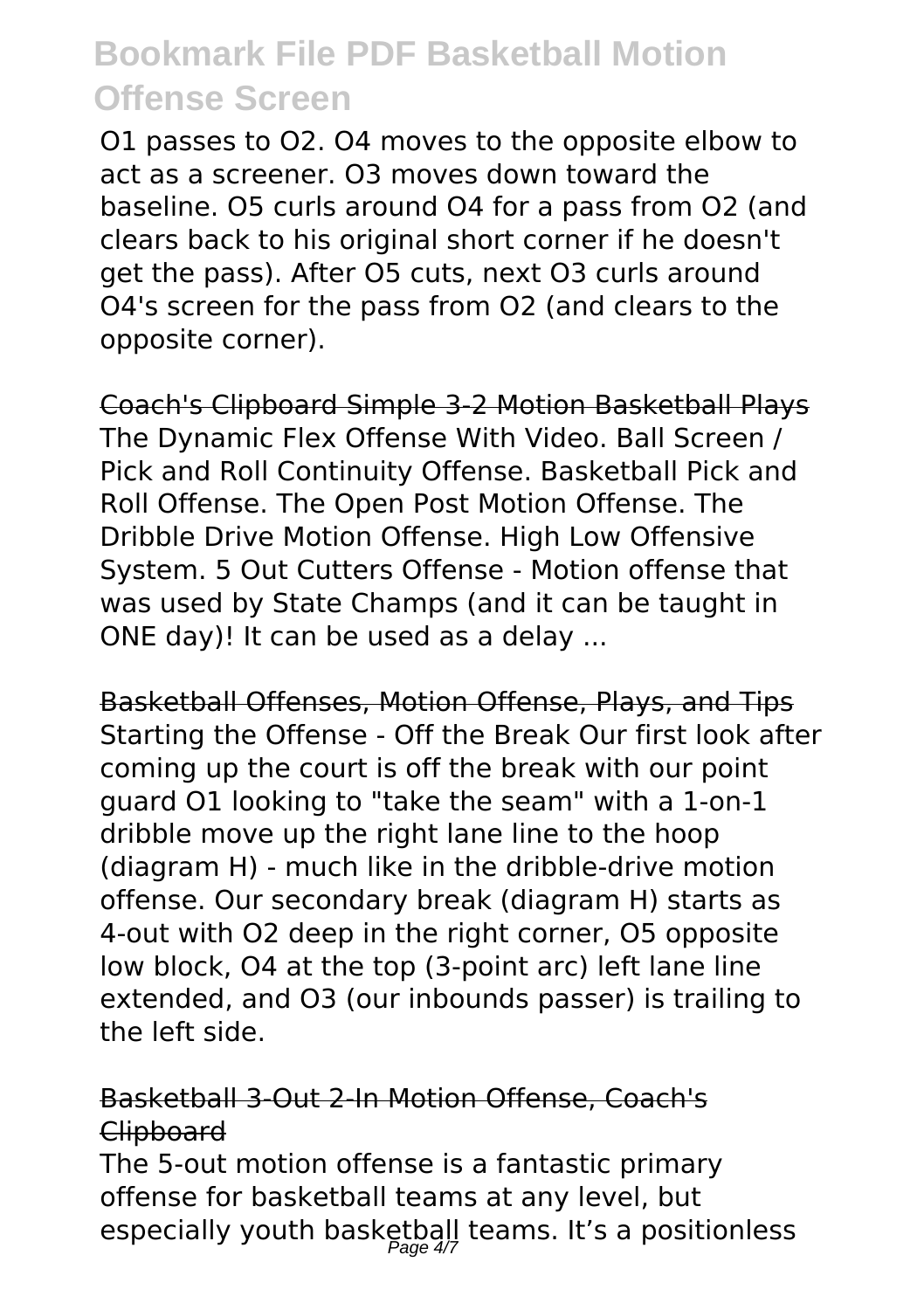offense that relies on spacing the floor and a set of rules that assists players to determine their movements and actions.

5-Out Motion Offense - Complete Coaching Guide Another type of motion offense is the 3-out, 2-in offense, and it's a great offense for big teams with more than one highly skilled post player. Three guards play on the perimeter, while the two posts play on the blocks or in the high post. In most versions of 3-Out Motion, the post players cross screen for one another, then flash to the ball.

### Basketball Offense: 19 Strategies Your Team Can Use  $(FuH...$

The 4-out 1-in motion offense (also known as '41') is one of the most popular and versatile basketball offenses in today's game at all levels. As the name suggests, this offense consists of 4 players spaced out behind the three-point line and 1 post player inside.

4-Out 1-In Motion Offense - Complete Coaching Guide A motion offense is a category of offensive scheme used in basketball. Motion offenses use player movement, often as a strategy to exploit the quickness of the offensive team or to neutralize a size advantage of the defense. Motion offenses are different from continuity offenses in that they follow no fixed repeating pattern. Instead, a motion offense is free-flowing and relatively unrestricted, though following a set of rules.

Motion offense - Wikipedia Coach Pyper ran a 5-Out Motion Offense for AAU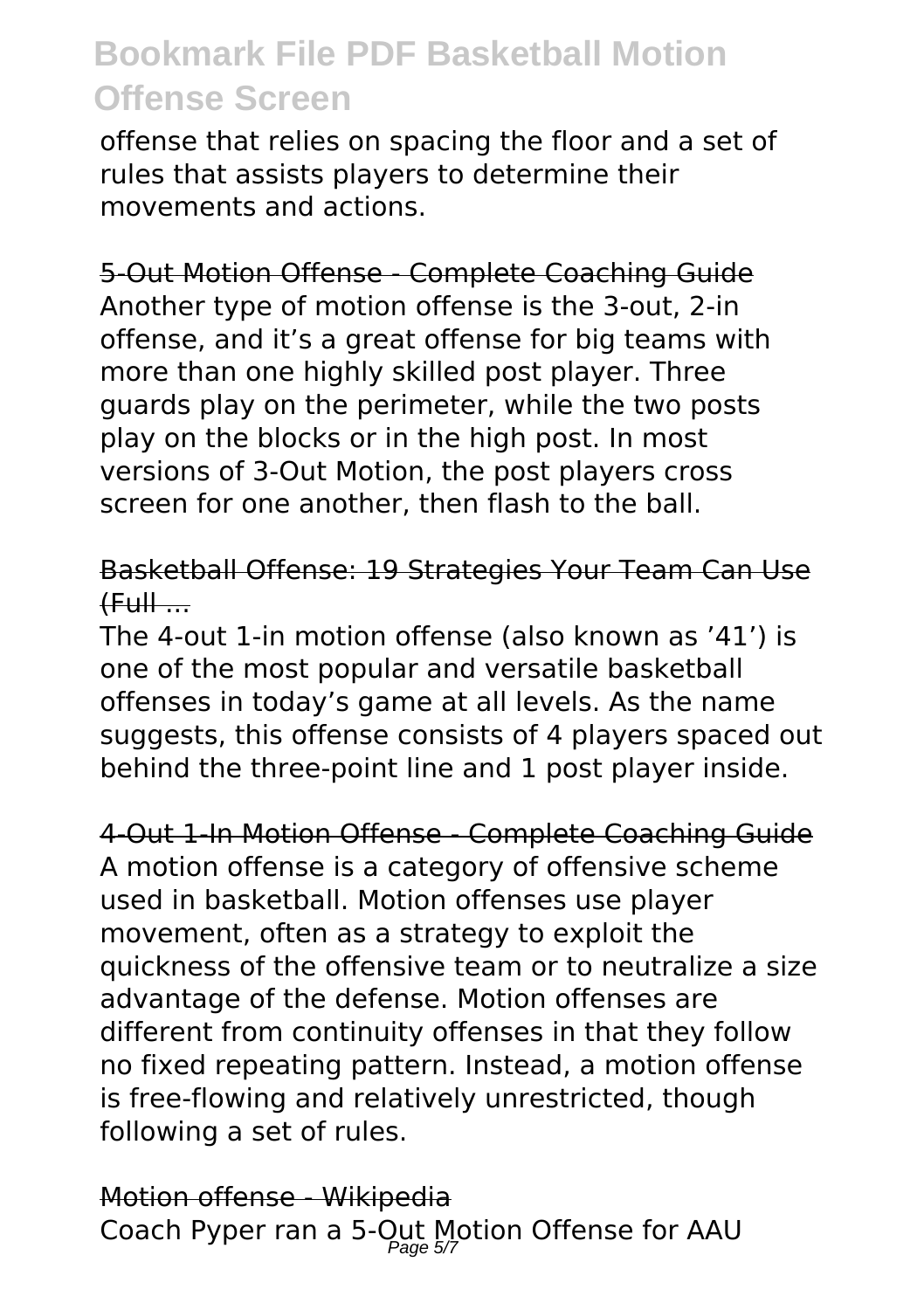Basketball. The 5-Out Motion Offense is built upon great spacing and forcing the defense to guard in a larger ...

5-Out Motion Offense Basketball - YouTube Discover a transition offense alignment focused on getting high-percentage 3-pointers; Get the drills and skills your players need to become scoring threats within a motion offense system; Observe 3v0 and 5v0 setups that enable you to teach motion offense concepts like curls, flares, slips and pops off of screens

Off-Ball Screening Man-to-Man Motion Offense - Basketball ...

The 3-out 2-in motion offense is a great option for youth basketball coaches who want to get the basketball close to the rim and then attack. It involves 3 players positioned around the perimeter and 2 players roaming around the key in the heart of the defense. All positions are interchangeable depending on personnel and mismatches.

3-Out 2-In Motion Offense – Complete Coaching Guide To find success on the offensive end of the court, basketball teams must work together. One of the ways they can do this is by working on executing screens. A solid screen can free up the ball...

### Basketball Offense: The Down Screen (or Screen Away)

Published on Dec 15, 2017 3-2 Pass and Cut Motion Basketball Offense, is a Basketball play that has multiple opportunities to score. First in this 3 out 2 in